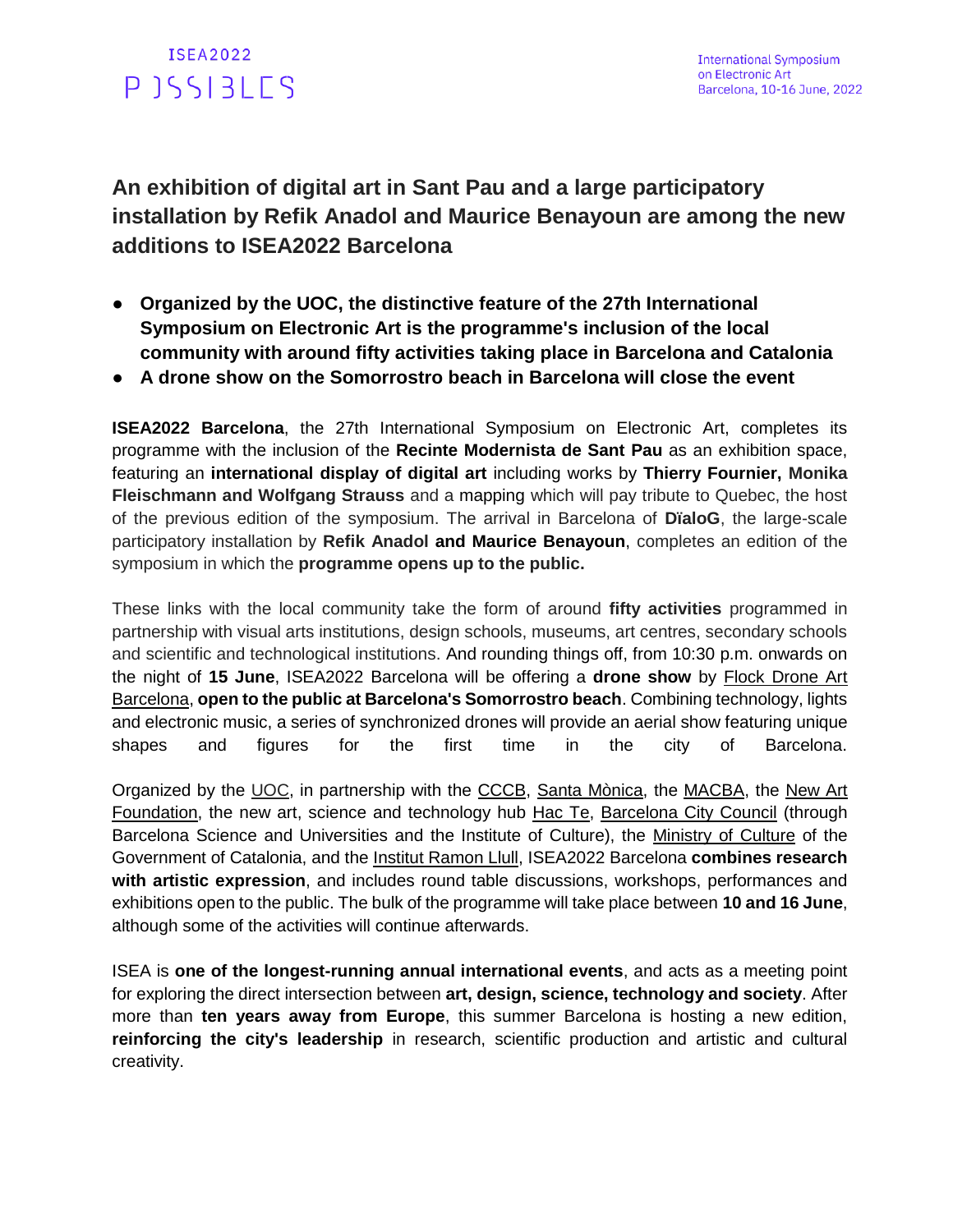● **The Symposium will bring together the community of experts in art, science and technology while making the projects accessible to the public**

ISEA2022 Barcelona invites you to contribute to the growing debate on **our world of "Possibles", the Symposium's central theme**, in multiple formats including **140 presentations by experts, 45 institutional presentations, 40 talks by artists, 23 screenings, 18 posters and demos, 16 round table discussions, 13 workshops and 13 performances**, all from the open call launched over a year ago, which received 1,100 proposals. In addition to these formats, more than **80 works** are involved in the ISEA2022 Barcelona exhibition project. The **CCCB and the MACBA** will be the main focal points for an **international community of experts in art, science and technology**  who will be addressing topical issues including the creative capacity of artificial intelligence, the possibilities of immersive experiences, the imaginary of biotechnology in the arts, the challenges surrounding climate change, and new ways of addressing education, as well as our cultural legacy.

The highlights of the programme open to the public include the appearance of **DïaloG** in CCCB, at Plaça de Joan Coromines, from 11 to 18 June. This large-scale interactive installation by **Refik Anadol and Maurice Benayoun** emerged from the European project [MindSpaces by S+T+Arts,](https://mindspaces.eu/) and is a performative exploration of the themes of otherness, strangeness and immigration. The work presents two pieces which are both works of art and alien, and have to face a new environment to which they do not belong. They must adapt their language, construct shared knowledge and integrate all the new mechanisms and natural phenomena that constitute their current environment, including the audience. DïaloG is a reflection on the difficulty involved in building a mutual understanding that goes beyond social and cultural differences. It endeavours to capture the emergence of the work of art as a subject which is not only able to learn from its environment, but also able to engage in a dialogue with its audience.

Expanding the program open to the public, the CCCB, the epicenter of the Symposium, will host four **keynote speeches** at its Theater by leading figures in their respective fields: **Olga Goriunova**, academic and curator in the fields of digital arts and cultures; **Joan Fontcuberta**, internationally renowned photographer and conceptual artist; **Christl Baur**, head of the prestigious Ars Electronica Festival; and **Ricard Solé**, expert in complex systems analysis and synthetic biology.

On 11 and 12 June the **CCCB and the CERC** will be the venues for **workshops** in which the participants will use code and software to experiment with the synergies between natural phenomena, the body and technology, and create immersive experiences. On the evening of 13, 14 and 15 June, it will be the turn of **performances at the CCCB**, with musical and audiovisual projects involving live coding or coding based on artificial intelligence algorithms.

At the same time, on 10 and 11 June, the **[MACBA](https://www.macba.cat/en)**, as part of the *Possible Archives* project, will be hosting one of the most important events of ISEA2022 Barcelona – the **[Second Summit on](https://isea2022.isea-international.org/event/2nd-summit-on-new-media-art-archiving)  [New Media Art Archiving.](https://isea2022.isea-international.org/event/2nd-summit-on-new-media-art-archiving)** This international summit will be an incubator for innovative ideas, production techniques and infrastructure development, and help connect people with like-minded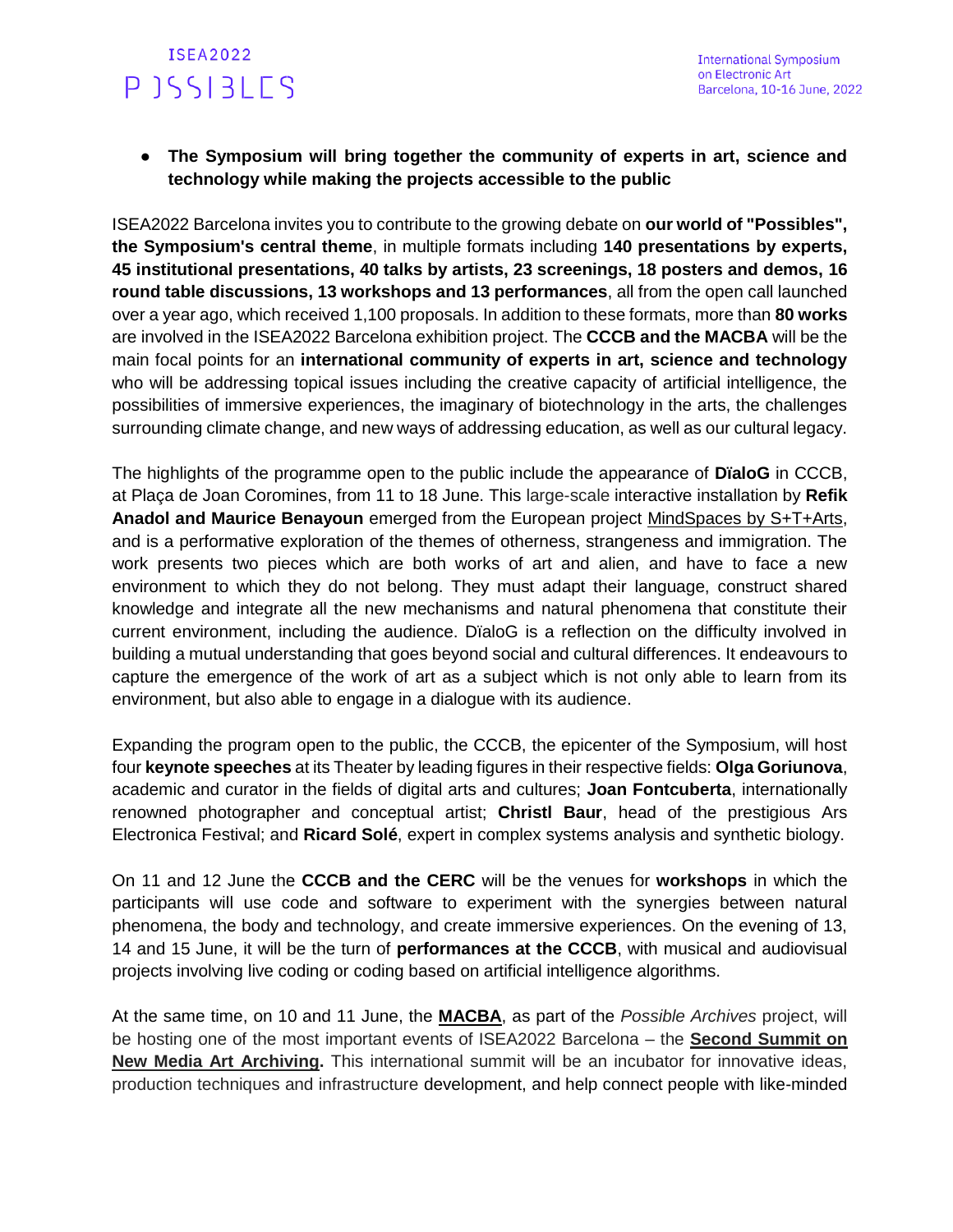ideas in an effort to create a unified approach to solving the complex problem of preserving the history of art of new media.

In addition, throughout the symposium, the exhibition hall of the **Convent dels Àngels** will host *Transfers (Knowledge Networks and Public Activities),* a space where work sessions and project presentations will take place, which is open to public initiatives including the Open Archives of Living Culture (Barcelona City Council) and features a number of historical memory projects (oral, audiovisual, etc.) related to the Raval neighbourhood. Within the framework of ISEA2022 Barcelona, it will also host more than thirty **[talks by international artists](https://isea2022.isea-international.org/event/artist-talks/)**, an interactive workshop that invites those attending to play in a technological space, a performance in which household objects become musical instruments, and a round table discussion addressing innovative ways in which museums can become collaborative spaces.

This programme from the open call is joined by the **[Canòdrom](https://canodrom.barcelona/en)**, which will be hosting **round table discussions** on 16 June, featuring international experts who will be talking about issues including **cryptocurrencies and the digital arts** and the **STEAM approach in higher education**.

● **The Recinte Modernista de Sant Pau joins the ISEA2022 Barcelona exhibition series, which includes more than 80 digital works of art**

ISEA2022 Barcelona brings together a marvellous and extensive **display of pieces that are located at the convergence between art, science and technology,** with **more than 80 works**  including immersive installations, interactive and online works, sound art, animations, mapping and a drone show. This exhibition is a dialogue between **works by international authors and around twenty Catalan artists, and pieces from the open call are interspersed with other digital art collections.** In addition to the previously announced exhibitions at **Santa Mònica, La Capella and Cal Massó, there will be a fourth display at the Recinte Modernista de Sant Pau.**

*Modernisme* is a cross-disciplinary movement with international echoes, which has accommodated all kinds of artists and crafts in order to make their ideas a reality, challenging the limits of the possible. Taking this **interdisciplinary and experimental legacy and transporting it to the codes of the 21st century**, digital art reflects this same spirit, bringing together artists, scientists and technologists to build new possible worlds.

Combining these two concepts, from **9 to 30 June** Sant Pau will be the venue for the **[exhibition](https://isea2022.isea-international.org/event/sant-pau/)  [entitled](https://isea2022.isea-international.org/event/sant-pau/)** *[Possibles](https://isea2022.isea-international.org/event/sant-pau/)*, featuring five outstanding works from the ISEA2022 Barcelona call. These include *Sightseeing*, the CCTV camera by **Thierry Fournier** which reflects aloud on its own burnout; *Liquid Views*, a digital mirror created by the pioneers **Monika Fleischmann and Wolfgang Strauss**, which will enable the audience to undergo a narcissistic experience surrounded by waves, and *Quantum Chaos Set*, an experimental piece by **Paul Thomas** which explores the creation of a visual and audible expression of quantum chaos. The exhibition will be completed by *Particle*, by Alex Posada (the winning project of one of the ISEA2022 Barcelona grants) and twenty digital works of art by the **New Art Foundation**, with new additions by leading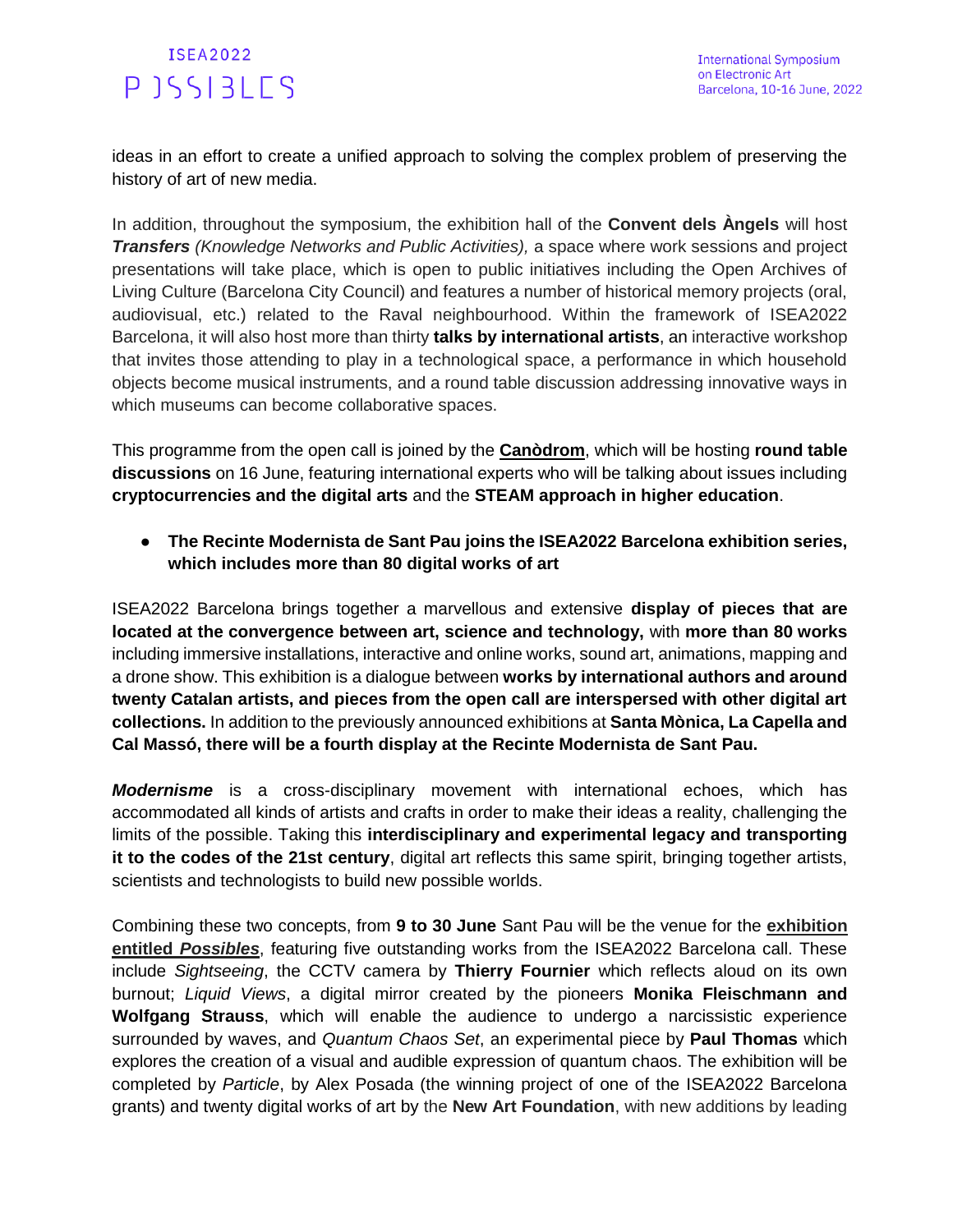international artists including **Marnix de Nijs, Chico MacMurtrie-ARW, Weidi Zhang**, and major works including *M3X3* by **Analivia Cordeiro**, and *The Endless Sandwich* by **Peter Weibel**.

In addition to this exhibition, on 14, 15 and 16 June Sant Pau will host the mapping *Cité Mémoire* by the artists Michel Lemieux and Victor Pilon in collaboration with Michel Marc Bouchard. This projection, with the suport of the **Bureau du Québec à Barcelone**, **pays tribute to Quebec, the guest of honour at ISEA2022 Barcelona**, as the previous edition, ISEA2020 Montreal, had to be held entirely online.

The **Santa Mònica** arts centre will host the main exhibition of ISEA2022 Barcelona, which will **open at 7 p.m. on 9 June, and will be open to the public until 21 August.** Entitled *The irruption*, the exhibition will be curated by Marta Gracia, Jara Rocha and Enric Puig Punyet, and will **feature 32 works of art** – 23 pieces from the ISEA2022 Barcelona public call selected in conjunction with Santa Mònica, 2 pieces donated by the New Art Foundation and 7 works acting as itineraries for the exhibition. *The irruption* will present works by leading international and local artists including **Robertina Šebjanič, Lauren Lee McCarthy, Eric Berger, Joan Soler-Adillon and Andy Gracie**. This series of pieces and projects investigates the ecological, climate and social crisis that we are experiencing from various standpoints. Following Arts Santa Mònica's new approach, which encourages horizontal participation, discursive itineraries will emerge while the exhibition lasts through multi-level participation and the involvement of the centre's communities of resident artists.

**[La Capella](https://www.lacapella.barcelona/en)** will also be hosting an exhibition creating a dialogue between works by **five local artists (Josep Manuel Berenguer, Anna Carreras, Mónica Rikic, Roc Parés and Yolanda Uriz)**, which were all submitted for the ISEA2022 call, and works by **artists from Barcelona Producció (Anna Pascó, Ariadna Parreu, Mario Santamaría and Estampa)**. The exhibition is an intersection between content arising from the two centre's main themes. It brings together a number of leading artists working in emerging artistic currents while also fostering an intense generational exchange in the context of Barcelona. *What Is Possible and What Is Not* is also a challenge to the opportunities presented by technological breakthroughs.

The Santa Mònica and La Capella exhibitions will be presented in a joint press conference at 11 a.m. on 9 June, attended by the curators and artists.

In addition to these three exhibitions in Barcelona, the exhibition project will also travel to Reus as part of the extension of the programme to the entire country. The **Beep Collection** returns to its home town with **a new exhibition curated by [Roberta Bosco and Stefano Caldana,](http://www.arteedadsilicio.com/) entitled**  *[Origins](https://drive.google.com/drive/folders/1-bs42uLU8oNREMBuurJTtepiZtx5BBXL)*, which will be on display in the **Centre d'Art Cal Massó**. It features an ambitious selection of new projects and foundational works of international electronic art by leading artists including **Joan Fontcuberta, Marcel·lí Antúnez and Rafael Lozano-Hemmer.** The exhibition, which is open to visitors until 23 July, includes *RAIN BEATS* **by Josecarlos Flórez,** a new production made possible by a grant from the Reddis Private Foundation in Reus, which will be on display for the first time.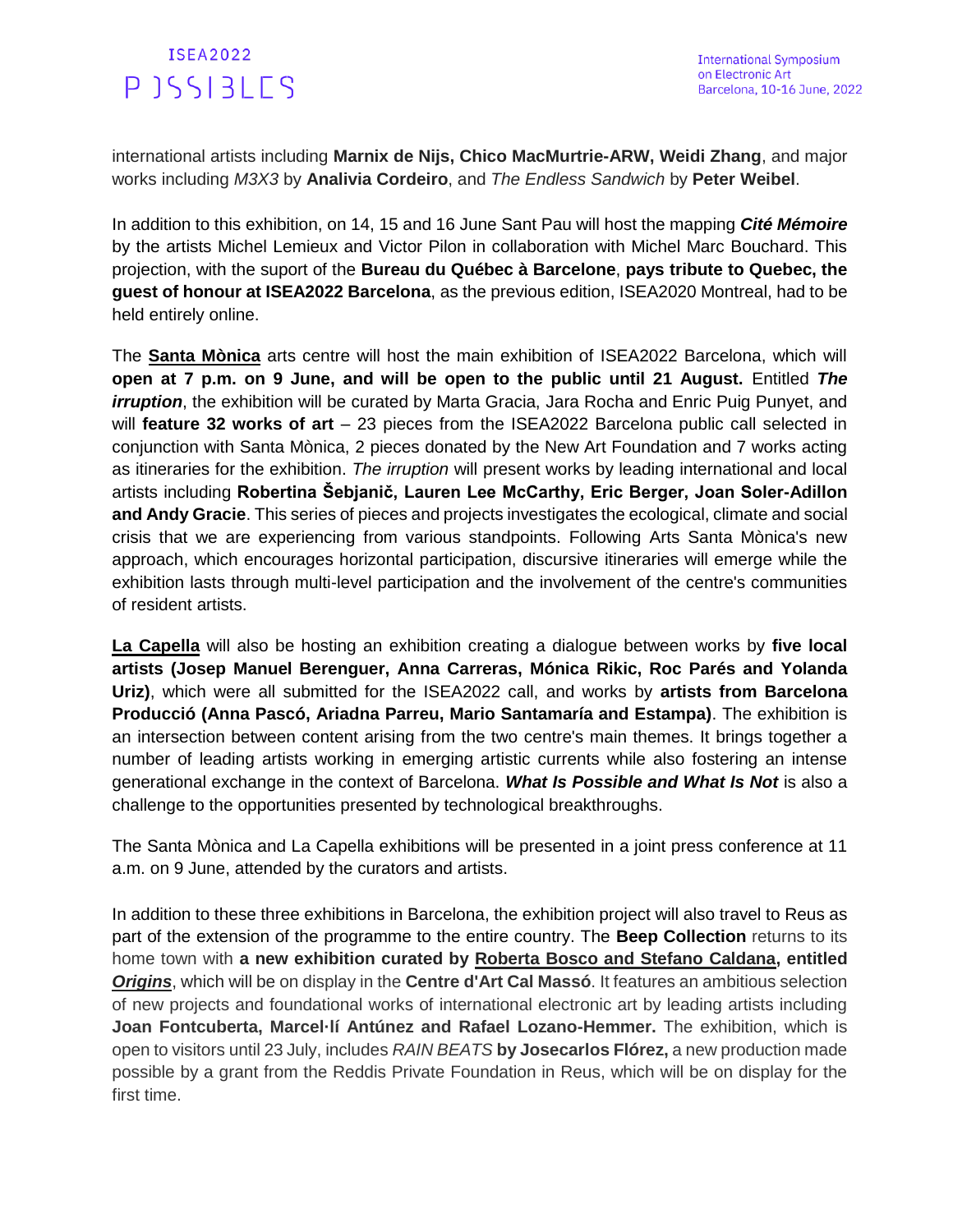

After the opening of the exhibition (at 7 p.m. on 26 May), the artist **Alba G. Corral will present a mapping on the facade of the Casa Navás** *Modernista* **building**.

#### ● **More than 50 activities involve the local community in the programme**

This 27th edition of ISEA includes an unprecedented involvement by the local community in the programme. The result is exhibitions, workshops, outdoor projects, guided tours, round table discussions and talks by artists and projects in schools, taking place in four areas: **the artistic, museum and archival, scientific, and educational spheres**, which will be happening all over Catalonia. With this project, Hac Te aims to **gather the legacy from ISEA2022 Barcelona** and to consolidate the links begun through the symposium, exploring common languages and structures and enhancing the project's cross-disciplinary spirit.

In the **museum and archiving sphere**, the participants include the **MACBA**, **Hangar – the centre for artistic production and research, and Graner – the centre for the creation of dance and living arts,** in the Second Summit on New Media Art Archiving, which will be sharing experiences, ideas and techniques about new archives with other international organizations and professionals. This area also includes the **Library Network**, with two travelling exhibitions on the ethics of machines and science fiction, and a series of lectures with experts via Instagram.

In the **artistic field**, there is the **partnership with Sónar,** which involves the **presentation of a joint programme.** Within this programme, ISEA2022 Barcelona is participating in **SónarÀgora**, the Sónar+D training and debate space for artists and professionals, while Sónar is co-presenting **three series of screenings** on topics including gender, the environment, human rights and human-machine relations. This partnership aims to reinforce the synergies between the academic and research-focused community and artists and their audiences.

This area also includes the programming with **ESPRONCEDA – Institute of Art & Culture**, which will be organizing an exhibition featuring digital art installations and workshops in collaboration with Spanish and international artists and institutions including Solimán López from 10 to 18 June. On 10 June, **Casa Amèrica** hosts *Tortuous Drift*, a performance by Karla Brunet which contains moving images and sounds recorded in selected places in the Mediterranean that recreate drifting on the sea.

Remaining in the **scientific sphere**, there is an emphasis on dialogues between artists and scientists and people with a hybrid profile, while research processes involving citizen science projects are established. An example is the series of talks, workshops and presentations that will take place in the **Gardens of the Muñoz Ramonet Foundation**, where a dialogue on quantum and art will also take place in collaboration with the **Institute of Photonic Sciences (ICFO).** The programming of the summer dialogues will also bring together the performing artists involved in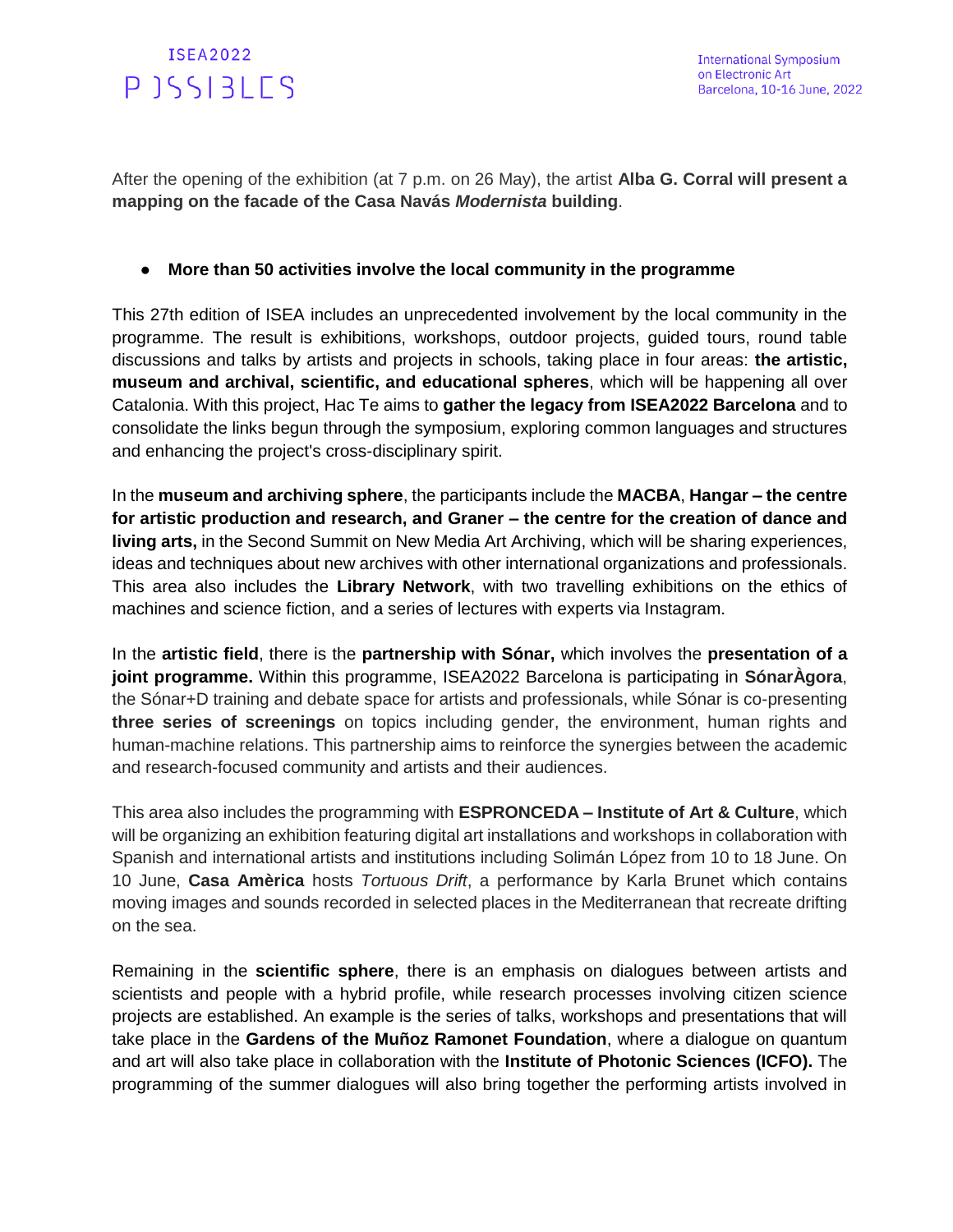the **ZIP festival at the National Theatre of Catalonia** and professionals working in scientific research and outreach.

Another unusual activity is the concert entitled *Sons en causa* by the **Orquestra del Caos** taking place in the **Barcelona Biomedical Research Park (PRBB)**, which can be heard on 15 June. This project records the sound heritage of some Latin American cultural environments in pieces chosen by artificial intelligence and these provide the basis for a multi-focal installation with eight loudspeakers. An outreach session for schools will be available with visits to the installation. Other highlights include the participation of the **BIST** (Barcelona Institute of Science and Technology) with two of the works exhibited in Sant Pau by the Institute for Bioengineering of Catalonia (IBEC).

Finally, in the **educational sphere**, on 10 June **EINA** joins the programme with a workshop from the ISEA2022 Barcelona open call entitled *Texture Beyond Type* by Giorgia Scavo and Angelo Stitz, which invites the participants to use a text editor as a tool to create visual textures using typographic symbols. It will also host the installation *Birding the Future*, by Krista Caballero and Frank Ekeberg, in which birdsong will warn viewers of environmental change. EINA joins the Barcelona design schools that are collaborating with ISEA2022 Barcelona: **La Llotja, IED** and **ESDi.**

These confirmations are in addition to those announced in early April, and include collaborations with institutions such as **CosmoCaixa**, **Sala Beckett**, **Mercat de les Flors** and **FAD** (Foment de les Arts i el Disseny).

### ● **New ideas across Catalonia**

With projects promoted or co-organized by the Catalan Ministry of Culture, ISEA2022 Barcelona aims to roll out the event across Catalonia in order to provide access to digital art and culture all over the country. In specific terms, in addition to the activities previously announced in **Bòlit (Girona) and El Mèdol (Tarragona) and the exhibition in Cal Massó (Reus), there are new projects taking place in six towns in Catalonia.** The first event will take place on 31 May at **ACVic (Vic),** where the digital artist **Anna Carreras** will give **a talk on generative and interactive art** and the work processes involved in these disciplines.

Highlights of this extension of the programme include performances by Spanish and international artists. On 4 June, **Lo Pati (Terres de l'Ebre)** will be presenting *Orbit #3***, by Núria Nis & Citlali Hernández**, the result of a mixture of languages of the live arts, live cinema and livestreaming tools. On 10 June, **M|A|C Mataró Art Contemporani (Mataró)** will be hosting *The Pregnancy Sense. Concert by a Cyborg Family,* by **Moon Ribas and Quim Girón**, in which the audience will be able to hear the embryo's heartbeat through the bodies of the artists. And on 11 June it will be the turn of **KONVENT (Berga),** with *We Move Together or Not At All* **by Sasha Kleinplatz,** a choreographed installation in the form of a greenhouse full of plants with a dancer moving in the centre that will create performance scores designed to increase the temperature, humidity, smells and bacteria.